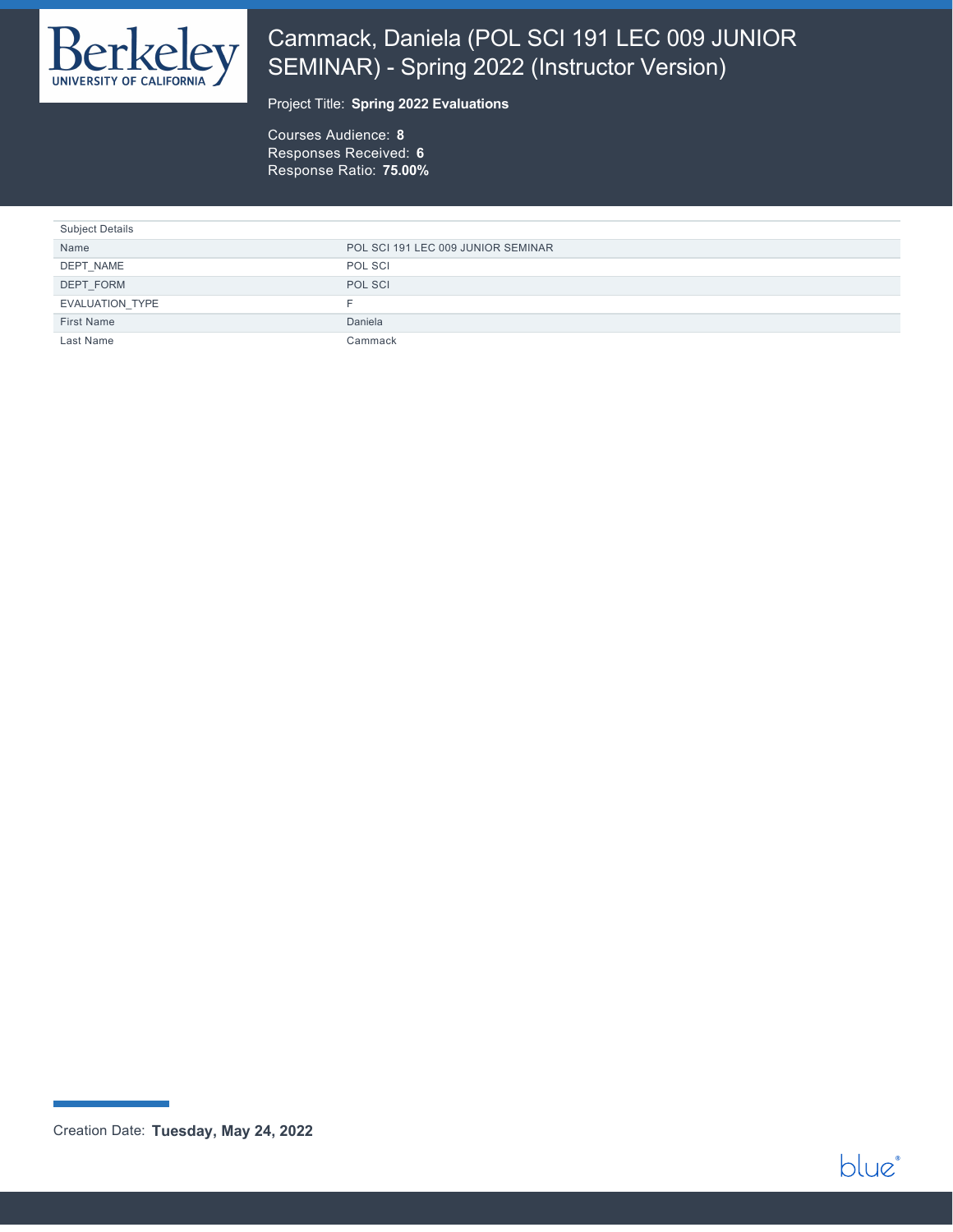**FOR YOUR INFORMATION: Please note that "Department Mean" for each rating question is calculated using all sections in your department. This may include both Faculty and GSIs depending on whether the department has selected a question item to be used for both.**

## **UNIVERSITY WIDE QUESTIONS (QUANTITATIVE/RATING):**

### *The items in this section are asked across all courses at Berkeley.*

**Considering both the limitations and possibilities of the subject matter and the course, how would you rate the overall effectiveness of this instructor?**



| Considering both the limitations and possibilities of the subject<br>matter and the course, how would you rate the overall<br>effectiveness of this instructor? |       |            |
|-----------------------------------------------------------------------------------------------------------------------------------------------------------------|-------|------------|
| Options                                                                                                                                                         | Count | Percentage |
| 1-Not at all Effective                                                                                                                                          | 0     | $0.00\%$   |
| 2                                                                                                                                                               | 0     | $0.00\%$   |
| 3                                                                                                                                                               | O     | $0.00\%$   |
| 4-Moderately Effective                                                                                                                                          | 0     | $0.00\%$   |
| 5                                                                                                                                                               | 0     | $0.00\%$   |
| 6                                                                                                                                                               | 1     | 16.67%     |
| 7-Extremely Effective                                                                                                                                           | 5     | 83.33%     |
| <b>Statistics</b>                                                                                                                                               |       | Value      |
| Response Count                                                                                                                                                  |       | 6          |
| Mean                                                                                                                                                            |       | 6.83       |
| Median                                                                                                                                                          |       | 7.00       |
| <b>Standard Deviation</b>                                                                                                                                       |       | 0.41       |

### **Considering both the limitations and possibilities of the subject matter and the course, how would you rate the overall effectiveness of this course?**

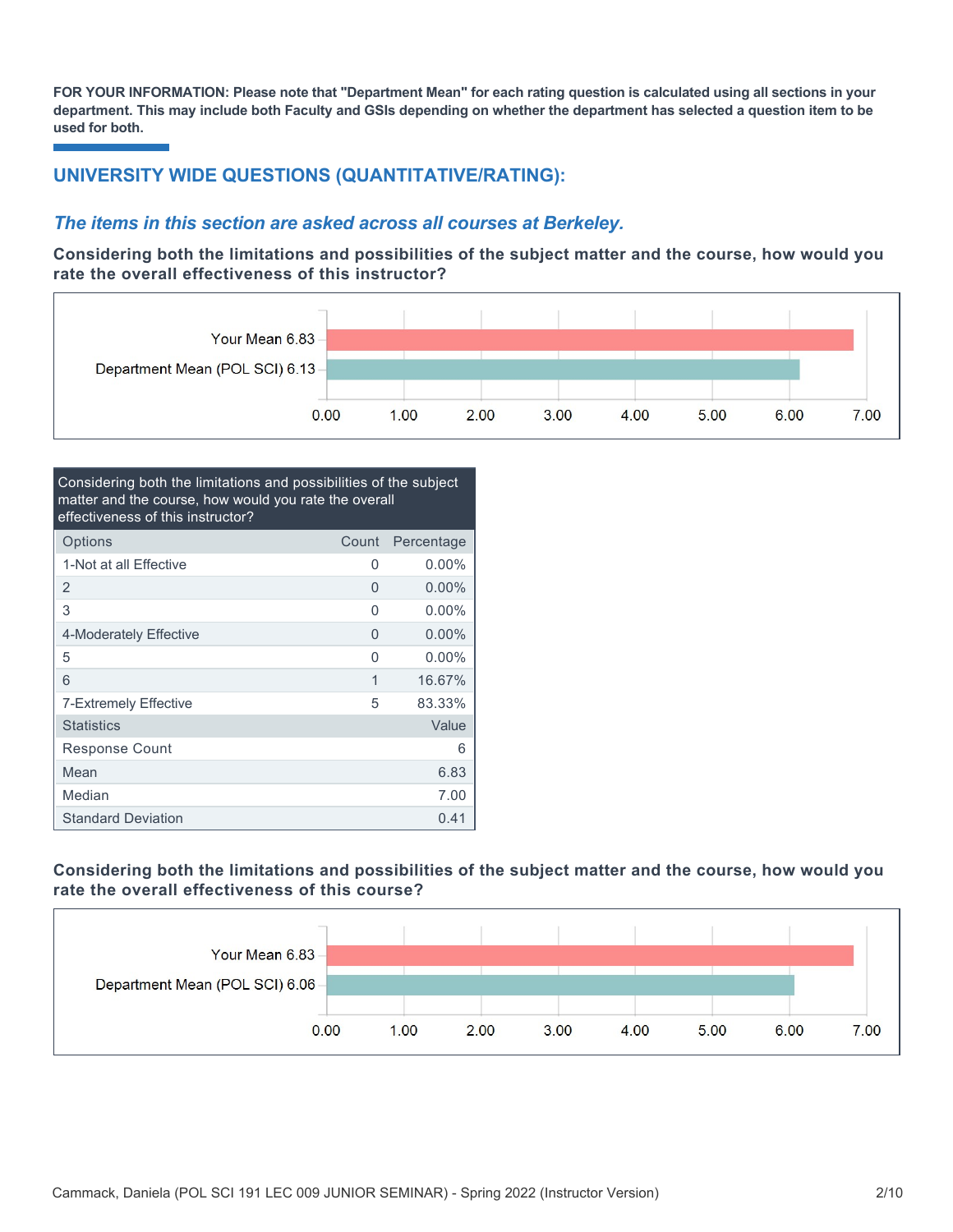Considering both the limitations and possibilities of the subject matter and the course, how would you rate the overall effectiveness of this course?

| Options                   | Count | Percentage |
|---------------------------|-------|------------|
| 1-Not at all Effective    | U     | $0.00\%$   |
| 2                         | 0     | $0.00\%$   |
| 3                         | 0     | $0.00\%$   |
| 4-Moderately Effective    | O     | $0.00\%$   |
| 5                         | U     | $0.00\%$   |
| 6                         | 1     | 16.67%     |
| 7-Extremely Effective     | 5     | 83.33%     |
| <b>Statistics</b>         |       | Value      |
| Response Count            |       | 6          |
| Mean                      |       | 6.83       |
| Median                    |       | 7.00       |
| <b>Standard Deviation</b> |       | 0.41       |

## **DEPARTMENT PROVIDED INSTRUCTOR QUESTIONS:**

## *Items in this section were selected by POL SCI for inclusion on this evaluation.*

**The instructor presented content in an organized manner.**



| The instructor presented content in an organized manner. |          |            |
|----------------------------------------------------------|----------|------------|
| Options                                                  | Count    | Percentage |
| 1-Not at all                                             | 0        | $0.00\%$   |
| 2                                                        | 0        | $0.00\%$   |
| 3                                                        | O        | $0.00\%$   |
| 4-Somewhat                                               | 0        | $0.00\%$   |
| 5                                                        | $\Omega$ | $0.00\%$   |
| 6                                                        | 0        | $0.00\%$   |
| 7-Very                                                   | 6        | 100.00%    |
| <b>Statistics</b>                                        |          | Value      |
| <b>Response Count</b>                                    |          | 6          |
| Mean                                                     |          | 7.00       |
| Median                                                   |          | 7.00       |
| <b>Standard Deviation</b>                                |          | 0.00       |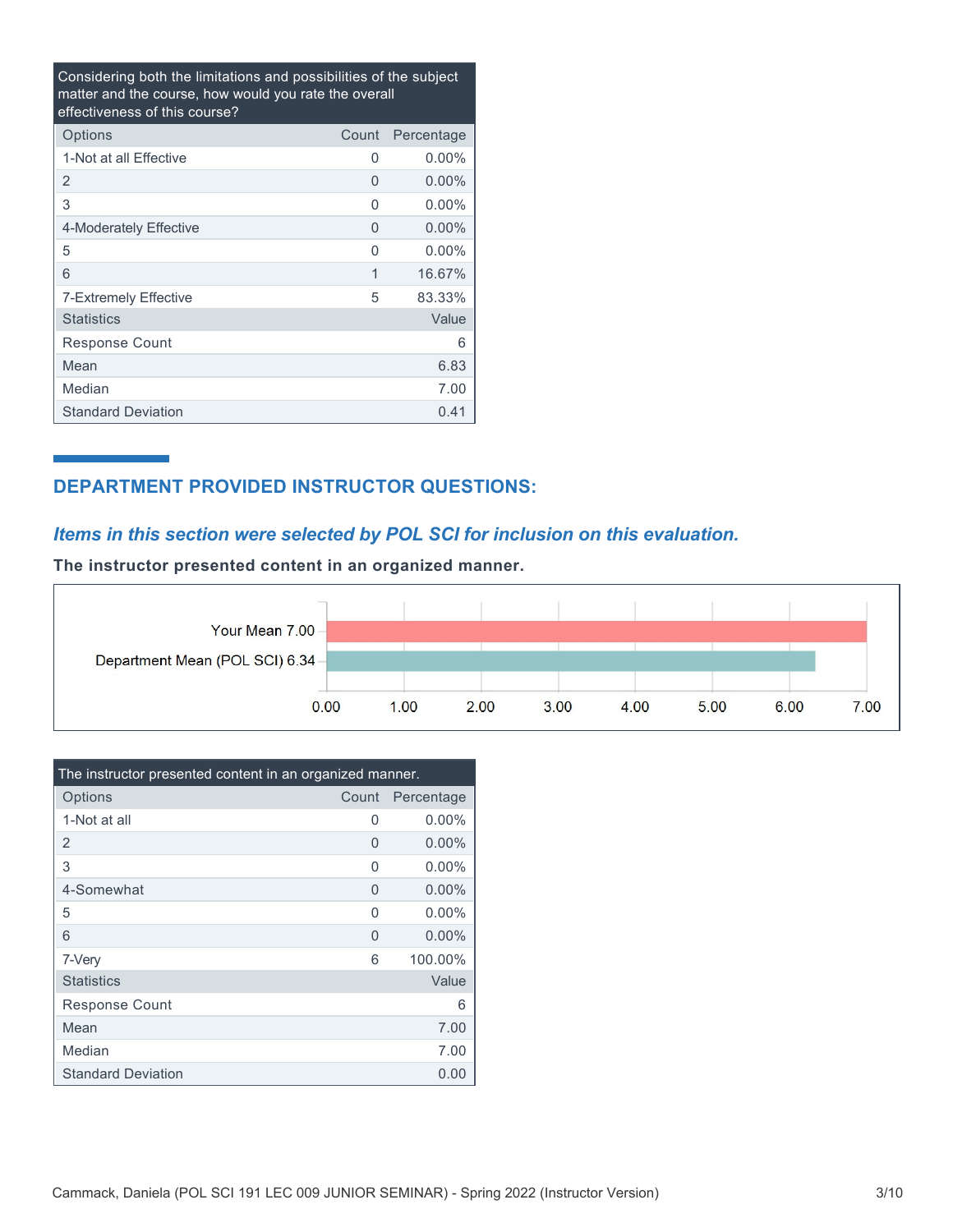### **The instructor explained concepts clearly.**



| The instructor explained concepts clearly. |       |            |
|--------------------------------------------|-------|------------|
| Options                                    | Count | Percentage |
| 1-Not at all                               | 0     | $0.00\%$   |
| $\overline{2}$                             | 0     | $0.00\%$   |
| 3                                          | O     | $0.00\%$   |
| 4-Somewhat                                 | 0     | $0.00\%$   |
| 5                                          | U     | $0.00\%$   |
| 6                                          | 1     | 16.67%     |
| 7-Very                                     | 5     | 83.33%     |
| <b>Statistics</b>                          |       | Value      |
| <b>Response Count</b>                      |       | 6          |
| Mean                                       |       | 6.83       |
| Median                                     |       | 7.00       |
| <b>Standard Deviation</b>                  |       | 0.41       |

### **The instructor was helpful when I had difficulties or questions.**



| The instructor was helpful when I had difficulties or questions. |          |            |
|------------------------------------------------------------------|----------|------------|
| Options                                                          | Count    | Percentage |
| 1-Not at all                                                     | 0        | $0.00\%$   |
| $\overline{2}$                                                   | 0        | $0.00\%$   |
| 3                                                                | $\Omega$ | $0.00\%$   |
| 4-Somewhat                                                       | 0        | $0.00\%$   |
| 5                                                                | $\Omega$ | $0.00\%$   |
| 6                                                                | 0        | $0.00\%$   |
| 7-Very                                                           | 6        | 100.00%    |
| <b>Statistics</b>                                                |          | Value      |
| <b>Response Count</b>                                            |          | 6          |
| Mean                                                             |          | 7.00       |
| Median                                                           |          | 7.00       |
| <b>Standard Deviation</b>                                        |          | 0.00       |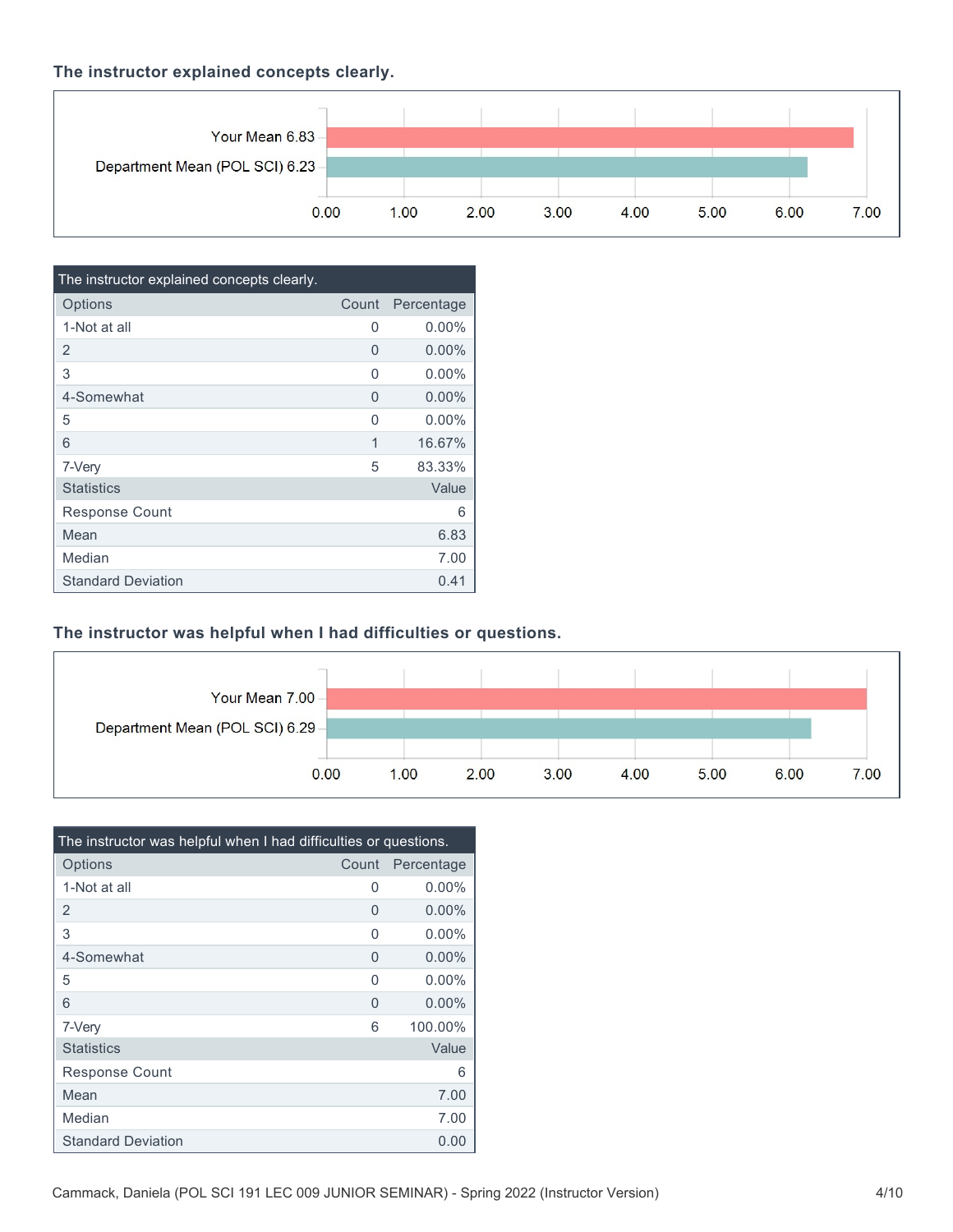### **The instructor provided clear constructive feedback.**



| The instructor provided clear constructive feedback. |       |            |
|------------------------------------------------------|-------|------------|
| Options                                              | Count | Percentage |
| 1-Not at all                                         | 0     | $0.00\%$   |
| 2                                                    | O     | $0.00\%$   |
| 3                                                    | O     | $0.00\%$   |
| 4-Somewhat                                           | 0     | $0.00\%$   |
| 5                                                    | U     | $0.00\%$   |
| 6                                                    | 1     | 16.67%     |
| 7-Very                                               | 5     | 83.33%     |
| <b>Statistics</b>                                    |       | Value      |
| <b>Response Count</b>                                |       | 6          |
| Mean                                                 |       | 6.83       |
| Median                                               |       | 7.00       |
| <b>Standard Deviation</b>                            |       | 0.41       |

## **The instructor encouraged student questions and participation.**



| The instructor encouraged student questions and participation. |       |            |
|----------------------------------------------------------------|-------|------------|
| Options                                                        | Count | Percentage |
| 1-Not at all                                                   | 0     | $0.00\%$   |
| $\overline{2}$                                                 | 0     | $0.00\%$   |
| 3                                                              | O     | $0.00\%$   |
| 4-Somewhat                                                     | 0     | $0.00\%$   |
| 5                                                              | O     | $0.00\%$   |
| 6                                                              | 1     | 16.67%     |
| 7-Very                                                         | 5     | 83.33%     |
| <b>Statistics</b>                                              |       | Value      |
| <b>Response Count</b>                                          |       | 6          |
| Mean                                                           |       | 6.83       |
| Median                                                         |       | 7.00       |
| <b>Standard Deviation</b>                                      |       | 0.41       |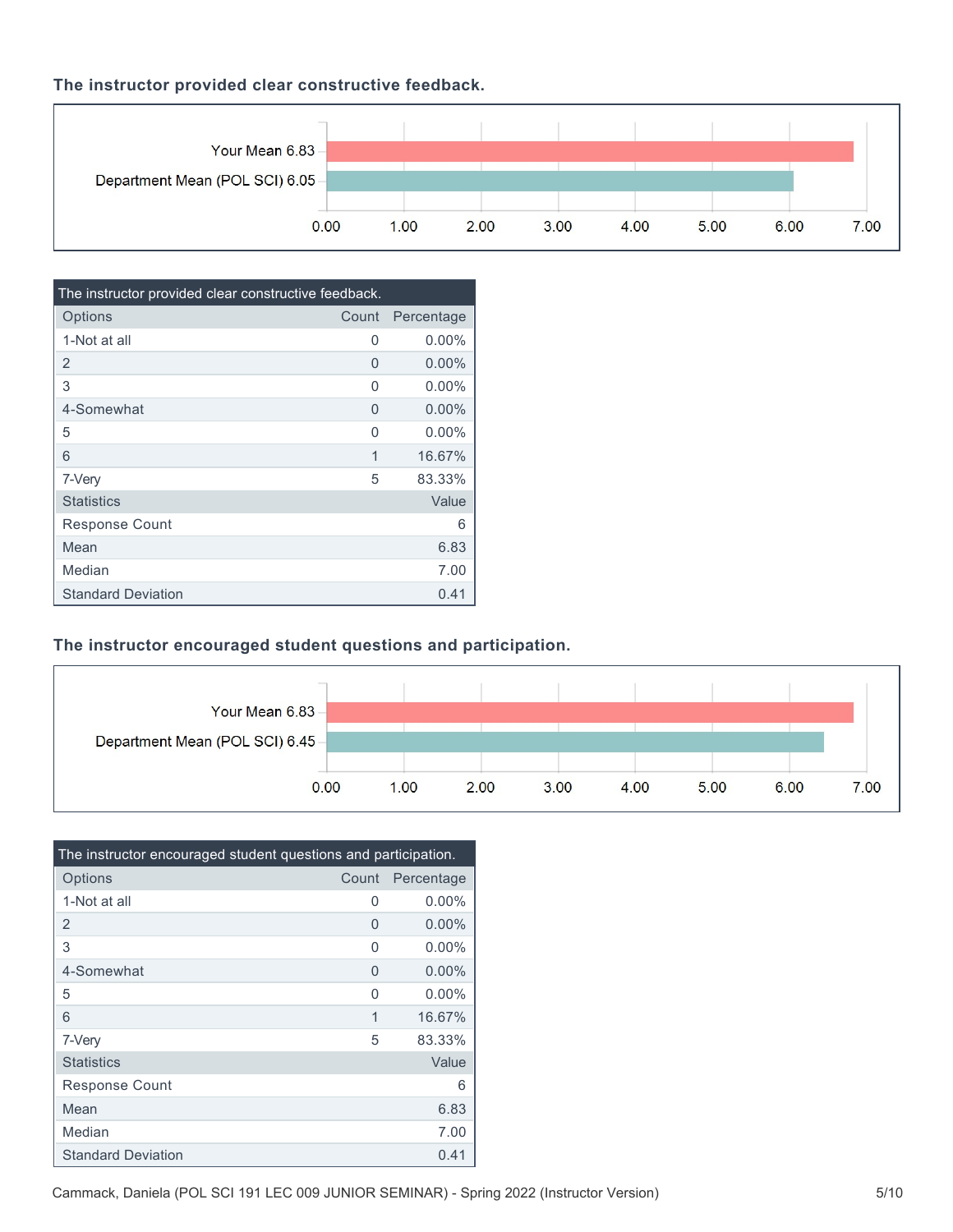## **DEPARTMENT PROVIDED COURSE QUESTIONS:**

## *Items in this section were selected by POL SCI for inclusion on this evaluation.*

#### **The course was effectively organized.**



| The course was effectively organized. |       |            |
|---------------------------------------|-------|------------|
| Options                               | Count | Percentage |
| 1-Not at all                          | 0     | $0.00\%$   |
| 2                                     | 0     | $0.00\%$   |
| 3                                     | 0     | $0.00\%$   |
| 4-Somewhat                            | 0     | $0.00\%$   |
| 5                                     | O     | $0.00\%$   |
| 6                                     | 0     | $0.00\%$   |
| 7-Very                                | 6     | 100.00%    |
| <b>Statistics</b>                     |       | Value      |
| <b>Response Count</b>                 |       | 6          |
| Mean                                  |       | 7.00       |
| Median                                |       | 7.00       |
| <b>Standard Deviation</b>             |       | 0.00       |

### **The course developed my abilities and skills for the subject.**

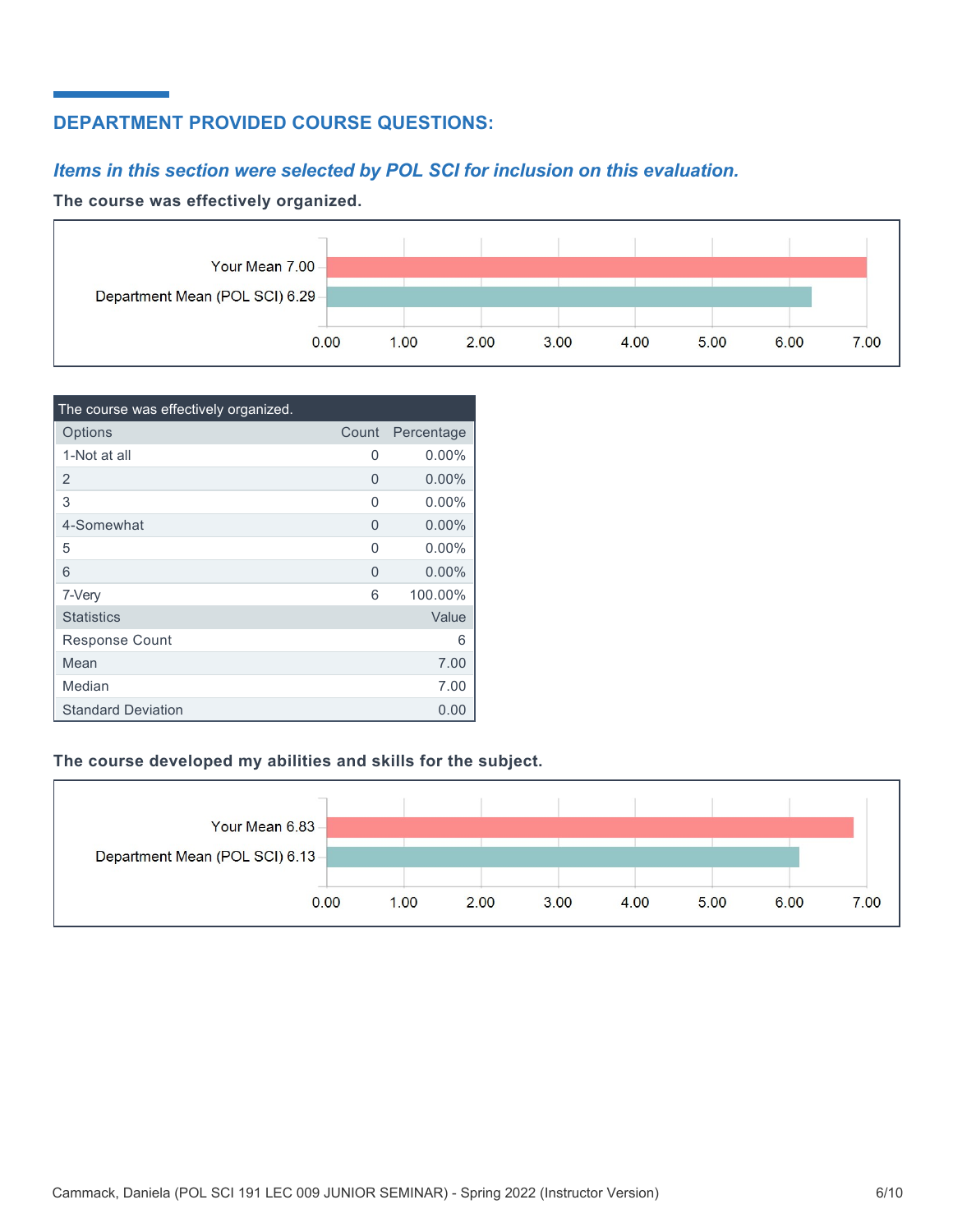| The course developed my abilities and skills for the subject. |       |            |
|---------------------------------------------------------------|-------|------------|
| Options                                                       | Count | Percentage |
| 1-Not at all                                                  | 0     | $0.00\%$   |
| 2                                                             | 0     | $0.00\%$   |
| 3                                                             | O     | $0.00\%$   |
| 4-Somewhat                                                    | 0     | $0.00\%$   |
| 5                                                             | U     | $0.00\%$   |
| 6                                                             | 1     | 16.67%     |
| 7-Very                                                        | 5     | 83.33%     |
| <b>Statistics</b>                                             |       | Value      |
| Response Count                                                |       | 6          |
| Mean                                                          |       | 6.83       |
| Median                                                        |       | 7.00       |
| <b>Standard Deviation</b>                                     |       | 0.41       |

### **The course developed my ability to think critically about the subject.**



| The course developed my ability to think critically about the<br>subject. |       |            |
|---------------------------------------------------------------------------|-------|------------|
| Options                                                                   | Count | Percentage |
| 1-Not at all                                                              | 0     | $0.00\%$   |
| 2                                                                         | 0     | $0.00\%$   |
| 3                                                                         | O     | $0.00\%$   |
| 4-Somewhat                                                                | 0     | $0.00\%$   |
| 5                                                                         | O     | $0.00\%$   |
| 6                                                                         | 0     | $0.00\%$   |
| 7-Very                                                                    | 6     | 100.00%    |
| <b>Statistics</b>                                                         |       | Value      |
| Response Count                                                            |       | 6          |
| Mean                                                                      |       | 7.00       |
| Median                                                                    |       | 7.00       |
| <b>Standard Deviation</b>                                                 |       | 0.00       |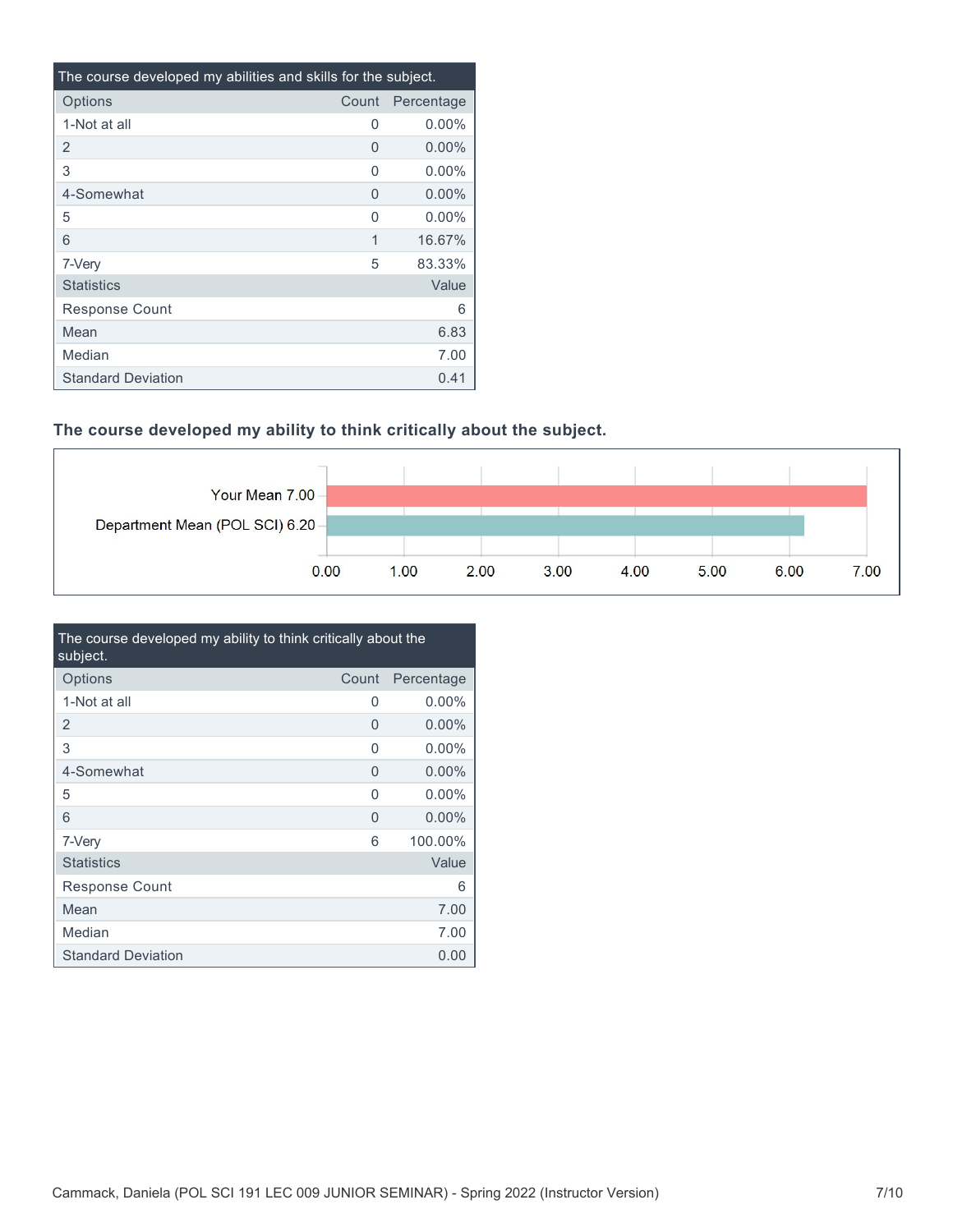#### **Please identify what you consider to be the strengths of the course (or section).**

#### Comments

The small group setting is absolutely necessary for political theory. More of these please!

This was an extremely, extremely wonderful class. The small class size was very conducive to deep and meaningful discussions, and Prof. Cammack did an amazing job of allowing students to discuss openly and ask thought–provoking students. The course was a lot of reading, but I really appreciate that there wasn't pressure to read every single word and keep to some sort of strict reading schedule – rather the implication was that we were invited to sit with these texts and draw out things that we thought were important. I genuinely can't say enough nice things about this course. I thought the 2–week time period per book was great and I appreciated that there was flexibility when we felt that we had more to discuss regarding a certain book. Our discussions were really fruitful because there was a good mix of moving through the text chronologically and breaking to make connections witth other sections and as question.

discussion, facilitation, kindness

Dr. Cammack is incredibly knowledgable about the material she teaches, and simply listening and picking her brain about the authors and their backgrounds was a treat. I think the material was organized in a thoughtful manner and takes us through ancient Greek political thought adequately.

Extremely well–organized class covering the main topics of Western political thought. The professor really made the course stand out. At every juncture, she pushed us to think more critically and really designed the course to our needs, holding regular office hours, proposing custom essay topics, going in–depth with feedback and reviewing intro paragraphs, and even hosting an end–of– class dinner for us. She was extremely flexible and understanding when it came to extensions (this was the first time in my entire academic career I felt empowered enough to ask for an extension to submit genuinely better work without fear of penalty), and you can just tell that the professor cares — about the content, the readings, and about your well-being.

The reading materials and instructor engagement.

#### **Please identify area(s) where you think the course could be improved.**

#### Comments

#### None!

I don't really have any criticism! I think I wasn't the biggest fan of the Polybius reading – I think we could have dropped that reading (or perhaps just read it alongside Cicero's texts and not had a whole discussion week on that text) and done an extra week of Cicero instead.

less ambitious reading list

I liked when visuals were brought in to help with the world–building aspect. Perhaps more visual material would be applicable.

I wish we had known which passages the professor wanted us to focus on before class. Obviously, a lot of it was based on our own discussion posts, but the reading was pretty dense so I found myself skimming some sections. I totally understand that I'm responsible for the entire assigned reading, but having some key passages to focus on every week would have been nice so I could be more prepared each class. I also felt at some points that the professor would cut some students off while they were talking/ making a point, but this didn't happen too frequently.

na

#### **What advice would you give to another student who is considering taking this course?**

**Comments** 

Read

Just enjoy the class and the process! Talk during class, ask questions, and take the time to carefully listen to what your classmates and Prof. Cammack have to say. The reading is wonderful and really interesting, but going to class and participating in the discussions, I think, is the most rewarding and fulfilling part.

be ready for lots of work, talk to prof about your papers asap

Do the readings ahead of time to be well–prepared.

Be prepared for a lot of reading and writing – but it's well worth it!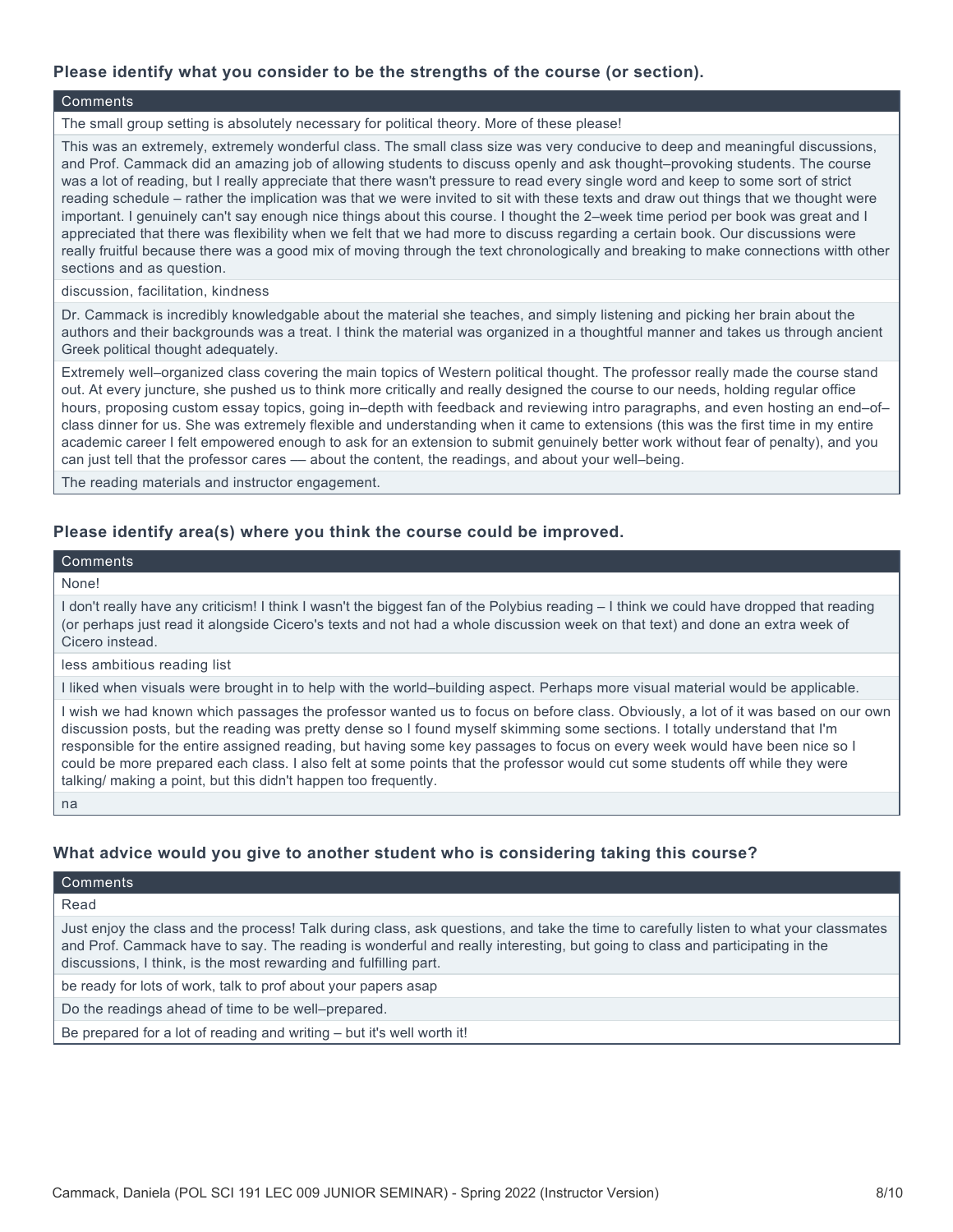## **DEPARTMENT PROVIDED STUDENT INFORMATION QUESTIONS**

### *Items in this section were selected by POL SCI for inclusion on this evaluation.*

**On average, how many hours per week have you spent on this course, including attending classes, doing readings, reviewing notes, writing papers, and any other course-related work?**

| On average, how many hours per week have you spent on this<br>course, including attending classes, doing readings, reviewing<br>notes, writing papers, and any other course-related work? |       |            |
|-------------------------------------------------------------------------------------------------------------------------------------------------------------------------------------------|-------|------------|
| Options                                                                                                                                                                                   | Count | Percentage |
| 3 or fewer                                                                                                                                                                                | U     | $0.00\%$   |
| $4 - 6$                                                                                                                                                                                   | 0     | $0.00\%$   |
| $7 - 9$                                                                                                                                                                                   | 4     | 66.67%     |
| $10 - 12$                                                                                                                                                                                 | 1     | 16.67%     |
| $13 - 15$                                                                                                                                                                                 | 1     | 16.67%     |
| $16 - 18$                                                                                                                                                                                 | 0     | $0.00\%$   |
| More than 18                                                                                                                                                                              | O     | $0.00\%$   |
| <b>Statistics</b>                                                                                                                                                                         |       | Value      |
| <b>Response Count</b>                                                                                                                                                                     |       | 6          |
| Mean                                                                                                                                                                                      |       | 1.00       |
| Median                                                                                                                                                                                    |       | 1.00       |
| <b>Standard Deviation</b>                                                                                                                                                                 |       | 0.00       |

#### **How many class (or section) sessions did you attend?**

| How many class (or section) sessions did you attend? |       |            |  |
|------------------------------------------------------|-------|------------|--|
| Options                                              | Count | Percentage |  |
| None                                                 | 0     | $0.00\%$   |  |
| Fewer than half                                      | 0     | $0.00\%$   |  |
| About half                                           | 0     | $0.00\%$   |  |
| More than half                                       | 1     | 16.67%     |  |
| All                                                  | 5     | 83.33%     |  |
| <b>Statistics</b>                                    |       | Value      |  |
| Response Count                                       |       | 6          |  |
| Mean                                                 |       | 1.00       |  |
| Median                                               |       | 1.00       |  |
| <b>Standard Deviation</b>                            |       | 0.00       |  |